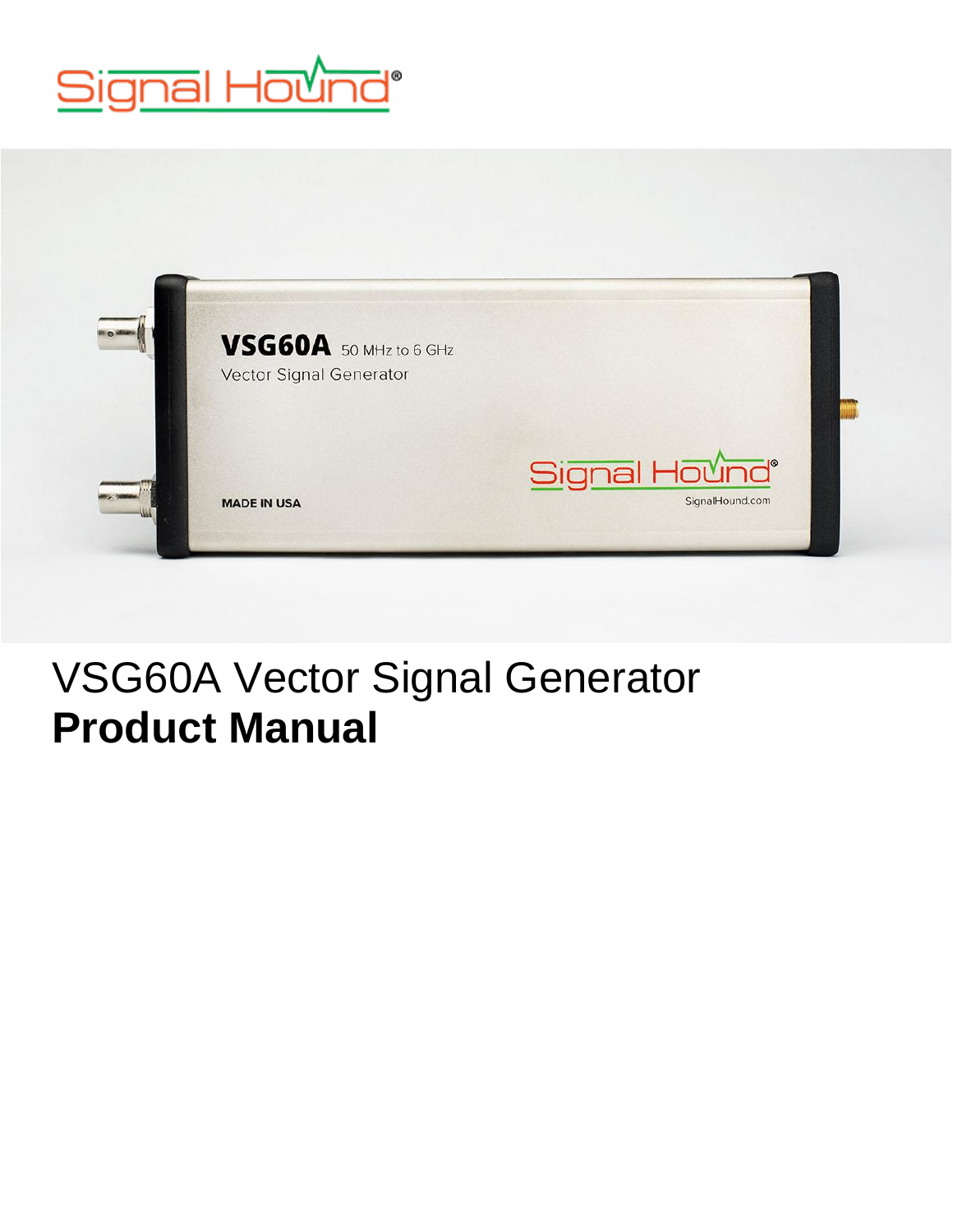#### **Signal Hound VSG60A Product Manual**

Published 4/22/2020 © 2020, Signal Hound, Inc. 1502 SE Commerce Ave, Suite 101 Battle Ground, WA USA Phone 360.313.7997

This information is being released into the public domain in accordance with the Export Administration Regulations 15 CFR 734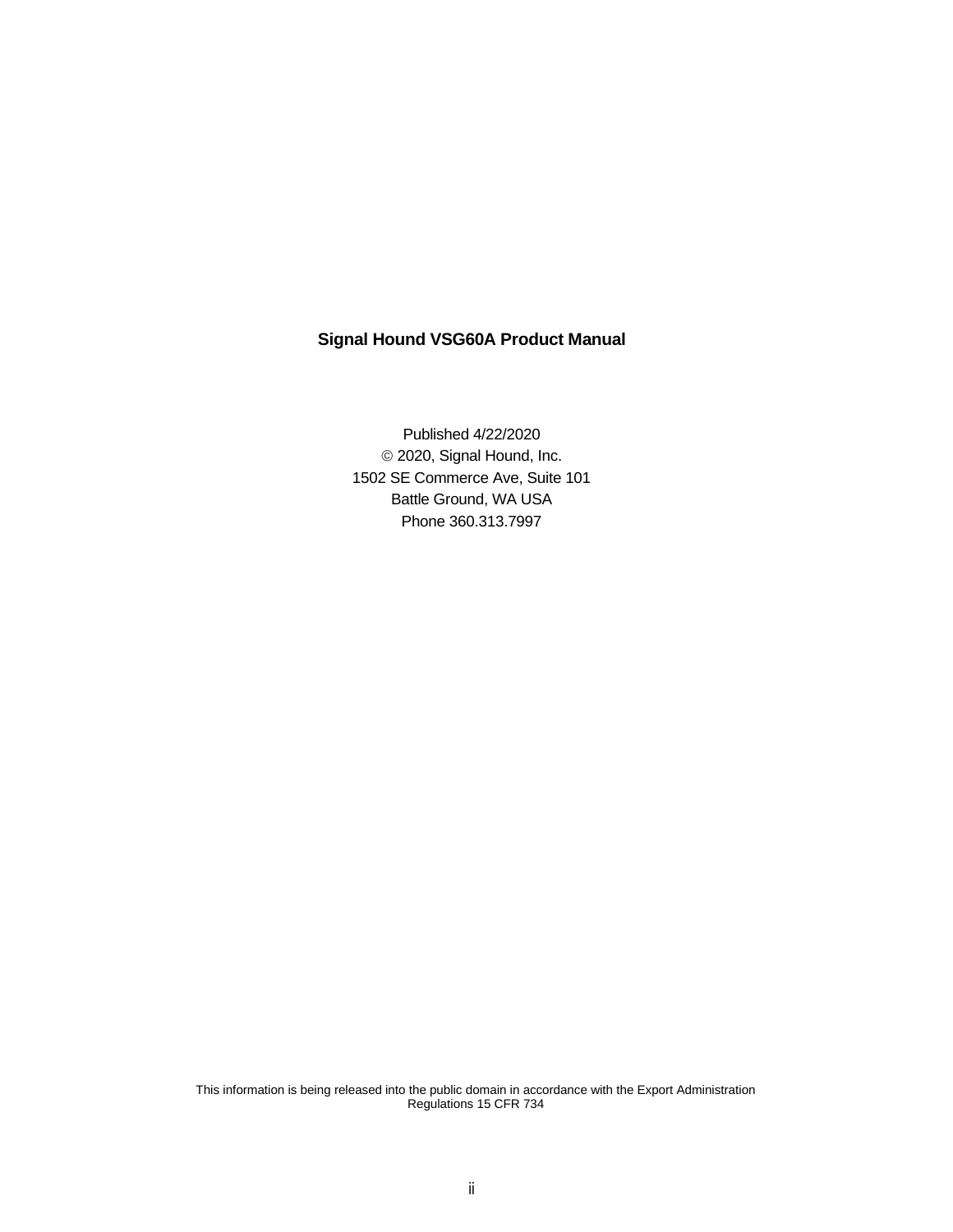# **Contents**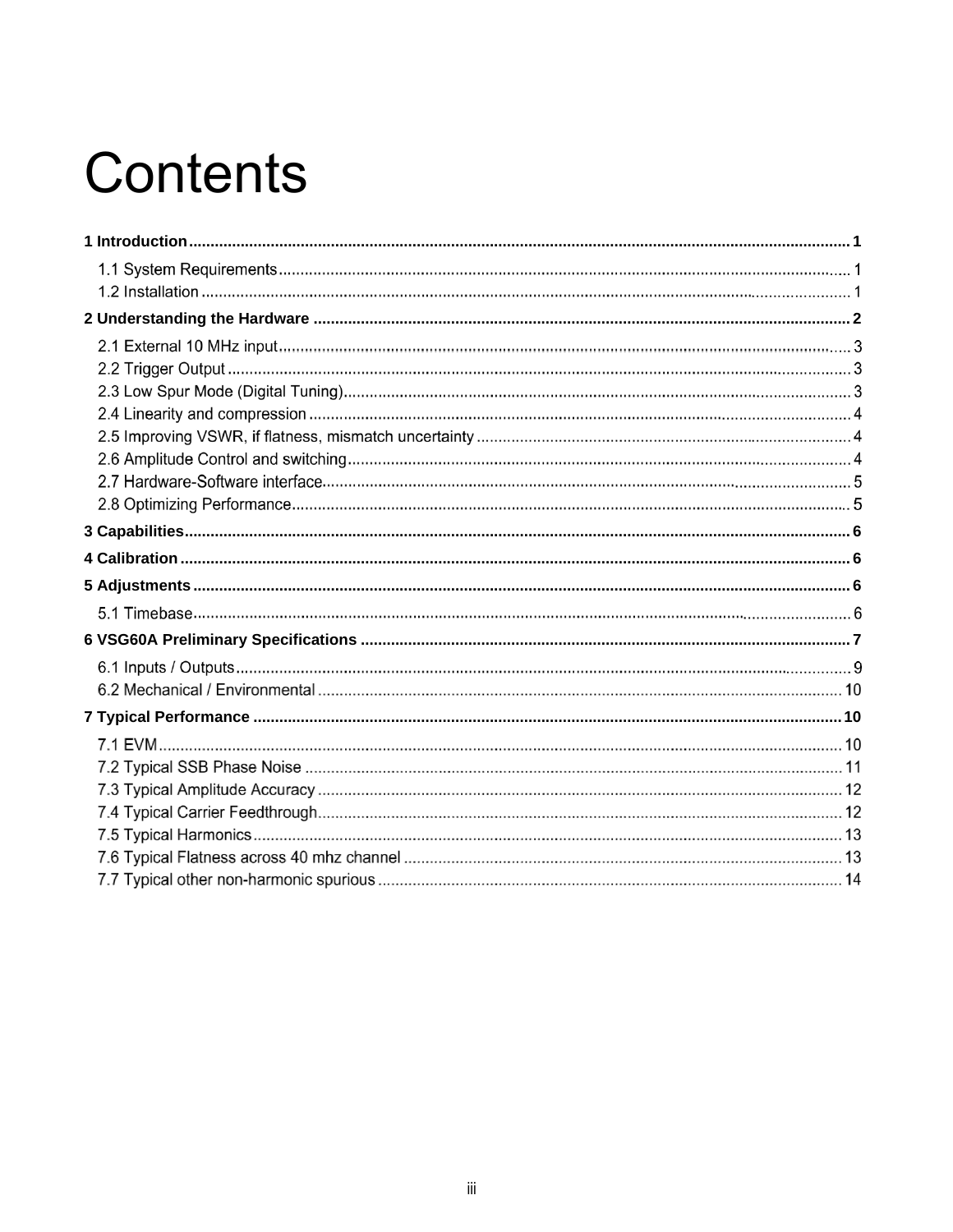## <span id="page-3-0"></span>**1Introduction**

The Signal Hound VSG60A Vector Signal Generator offers mid-range performance and agility at an affordable price. Continuously streaming up to 40 MHz of bandwidth at up to 51.2 MSPS from a PC or laptop virtually eliminates I/Q pattern buffer size restrictions.

The VSG60A hardware features an agile low phase noise LO synthesizer, digital baseband oversampling with reconstruction filter, harmonic filters across the full frequency range, and a trigger output, timed to match the RF output, for integrating the VSG60A in to test systems.

I/Q phase, amplitude, and offset are corrected across RF frequency, baseband frequency, and temperature in our environmental chamber, and stored on the VSG60A. The software applies these corrections in real-time.

Commands to change frequency and amplitude are embedded in the same data stream from the PC as the I/Q data, giving the user precise timing across frequency and amplitude changes. The agile LO can change frequency and settle in 200 µs and offers outstanding phase noise.

### **SYSTEM REQUIREMENTS**

Supported operating systems

- Windows 10 (32/64-bit)
- Ubuntu 18.04 (64-bit)

Minimum system requirements

- Dual core Intel i5/i7 processor,  $4<sup>th</sup>$  generation or later.
- The software will average less than 1GB of memory.
- USB 3.0 connectivity.

### **1.2 INSTALLATION**

See the VSG60 software manual for installation directions.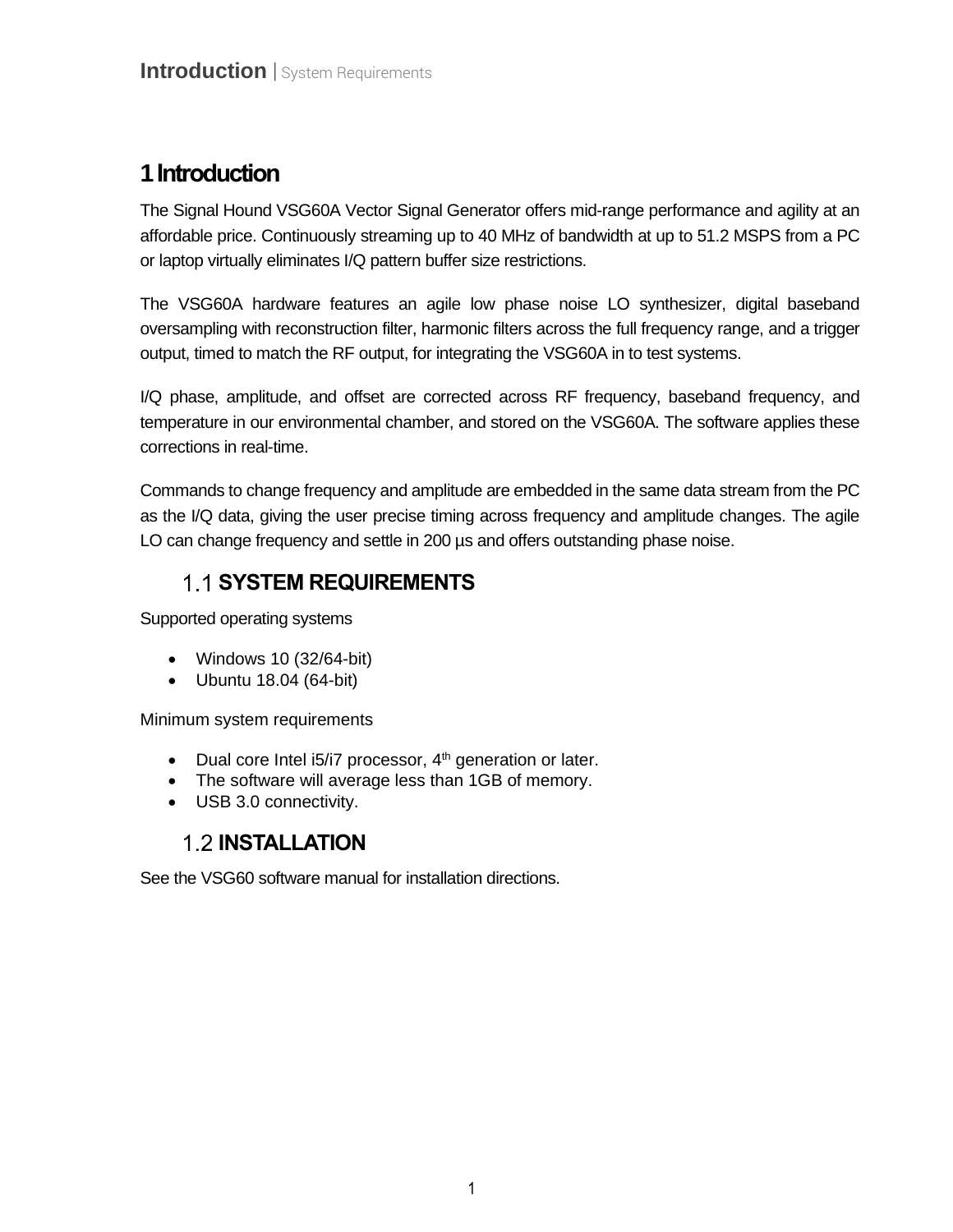## <span id="page-4-0"></span>**2Understanding the Hardware**

At the heart of the VSG60A is pair of quadrature modulators, one for below 2 GHz, and one for above



2 GHz (and a small segment around 800 MHz), driven by a dual channel DAC. The DAC clocks in I/Q samples at 66-102.4 MSPS. The data rate from the PC to the FPGA is 22-51.2 MSPS I/Q, so inside the FPGA we digitally up-sample by a factor of 2 or 3. This allows the use of a single optimized reconstruction filter for typically better than 60 dB rejection of any aliased baseband signals, and allows the PC to efficiently up-sample the user-selected baseband clock rate by a simple power of two.

The baseband clock is generated from a 2.4 to 2.8 GHz VCO and divided down to 66-102.4 MHz. Standard telecom symbol rates can be produced with 0 ppm additive error, and any symbol rate can be produced with less than 1 ppm error.

The local oscillator (LO) generates a low phase noise CW signal (typically -125 dBc/Hz at a 10 kHz offset from 1 GHz) for the I/Q modulators. Below 2 GHz, the LO runs at twice the RF frequency and is digitally divided into quadrature. Above 2 GHz, a polyphase filter generates the quadrature LO for the mixers. The LO switches frequencies in 200 microseconds for frequency-hopping applications. The LO has 1/6 Hz resolution when digital tuning is disabled, and better than 1 µHz when digital tuning is enabled. See the section on digital tuning for more information.

Both the baseband clock and LO are synthesized from a low phase noise 80 MHz clock, tied to either the internal 10 MHz voltage-controlled, temperature-compensated crystal oscillator (VCTCXO), or the user's external 10 MHz input.

From the modulators, up to 20 dB of gain or 50 dB of attenuation is applied, in 2 dB steps. The VSG60A software typically automatically selects the best setting based on output amplitude, but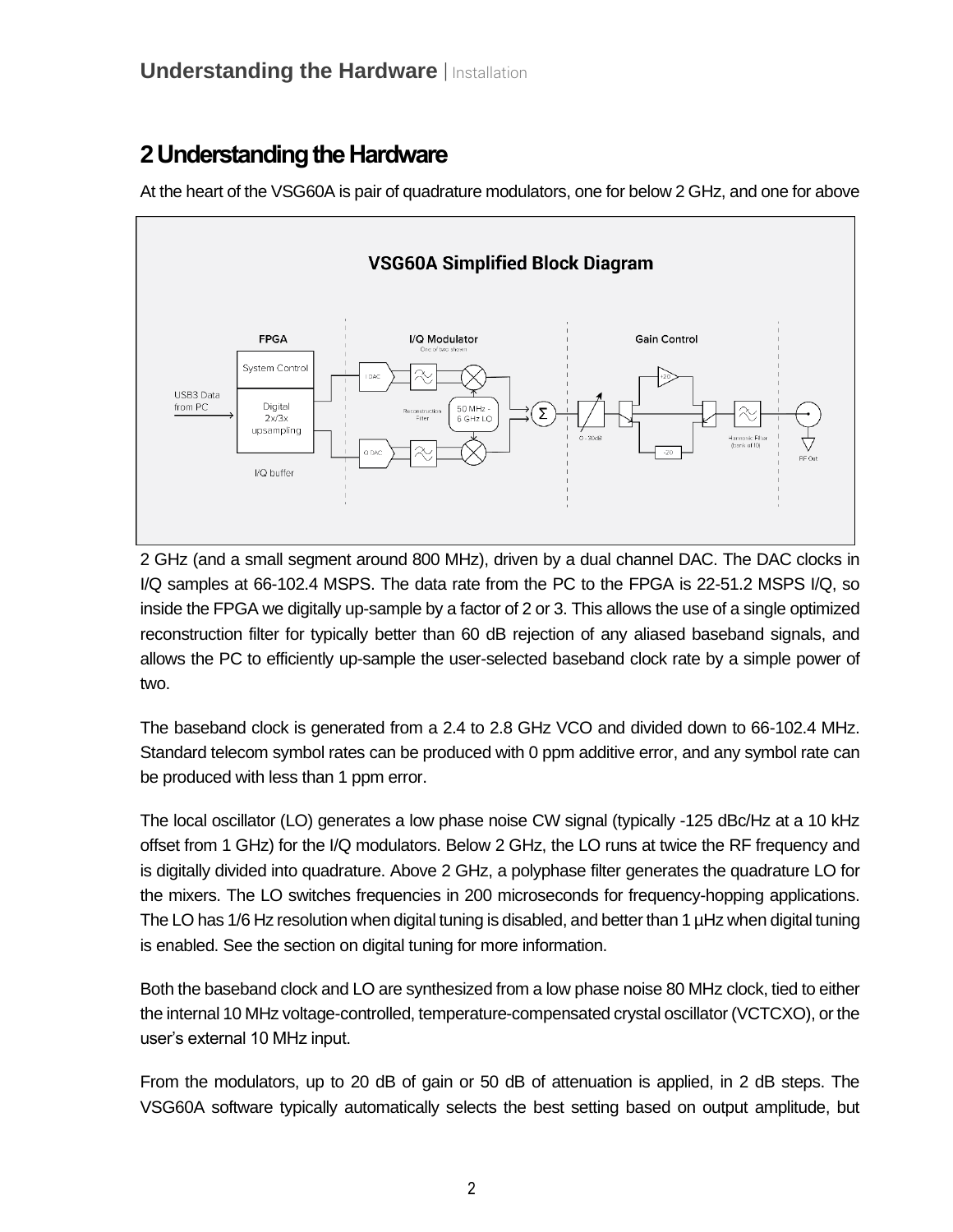manual control is available as well. Fine amplitude control is handled digitally, providing 0.01 dB resolution on the output amplitude.

Finally, a bank of harmonic filters reduces the amplitude of harmonics generated from the modulators and amplifiers, typically below -40 dBc.

The FPGA in the VSG60A can quickly switch between streaming I/Q and changing LO frequency or attenuator settings at precise intervals (200 µs and 10 µs, respectively), allowing the user to build signals that hop across the entire frequency range of the device. This makes the VSG60A a good choice for generating frequency hopping signals or signals that must cover a wide amplitude range.

#### **EXTERNAL 10 MHZ INPUT**

A low-jitter comparator provides low additive phase noise for an external 10 MHz reference input of 0 dBm to +13 dBm. When external reference is enabled, the internal 10 MHz VCTCXO is disabled and the external reference disciplines the 80 MHz VCXO directly. Inputs as low as -15 dBm will work, but phase noise degrades at lower amplitudes. A square wave provides the highest slew rate and therefore the best phase noise.

### **TRIGGER OUTPUT**

The trigger output is a series-terminated 3.3V logic signal, meant to typically drive a high impedance load. The trigger output is synchronized with the RF output. Up to 1000 triggers per second can be output, with a user-selectable pulse width. This enables the VSG60A to be connected to other equipment in an automated testing environment.

## **LOW SPUR MODE (DIGITAL TUNING)**

The LO uses a fractional-N PLL. This can lead to integer boundary spurs, as well as other spurious.



To mitigate these spurs, a low spur mode has been added, which is on by default. When low spur mode is enabled, the fractional-N PLL uses a very low denominator to keep the spurs at least 2 MHz away from the carrier and typically below -50 dBc above 3.7 GHz, and below -55 dBc below 3.7 GHz. This gives a coarse LO frequency, which is then digitally tuned to the exact requested frequency. The advantages of digital tuning are very low-level, predictable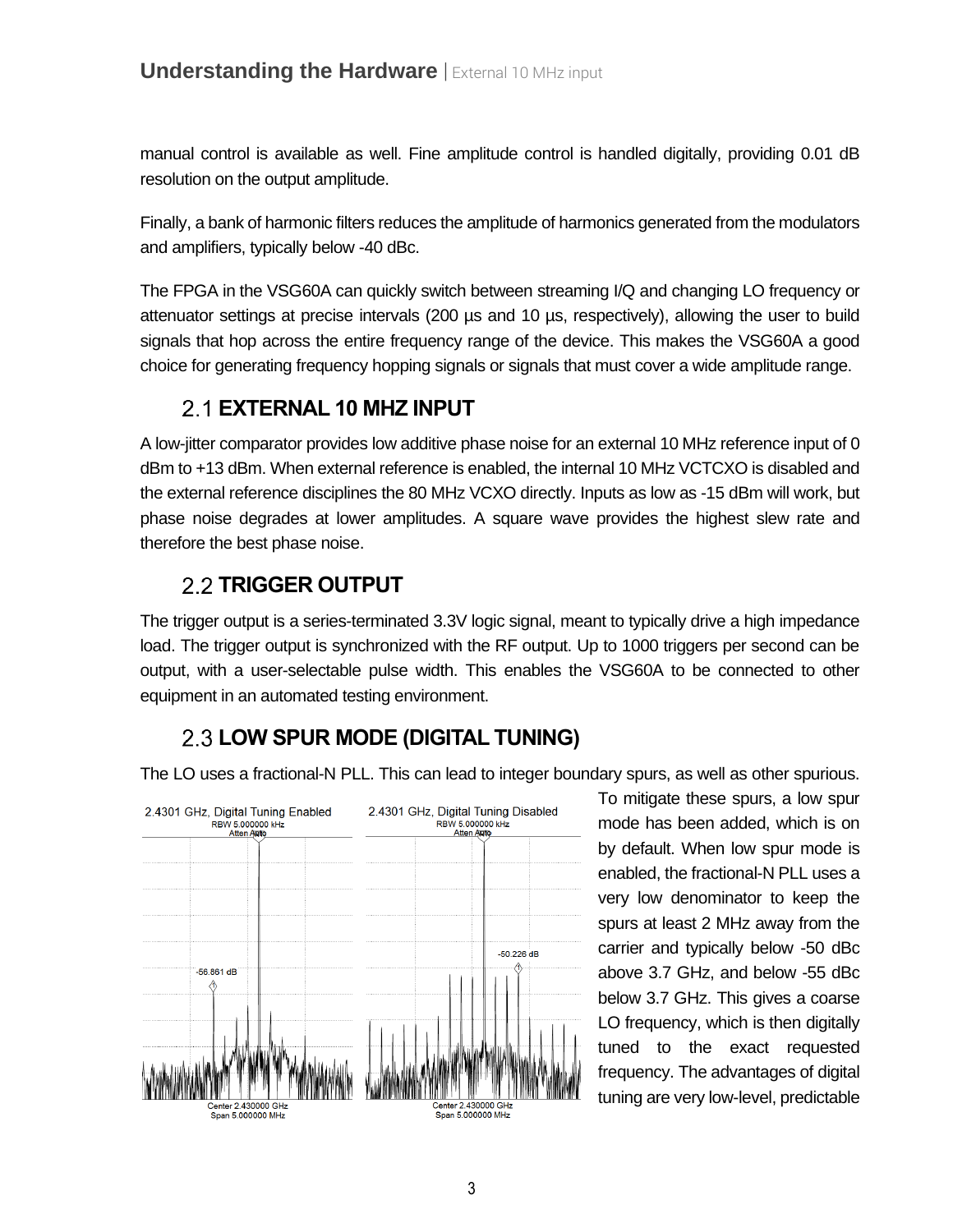fractional-N and integer boundary spurs, and nearly infinite tuning resolution. The disadvantage is that the hardware's I/Q offset is no longer centered in the modulation envelope.

For applications where digital tuning is not desirable, such as protocols that require the hardware I/Q offset to be centered, digital tuning should be disabled. This sets the fractional-N PLL for 1/6 Hz resolution, allowing 1 Hz steps and frequencies like 833 1/3 MHz with zero additive frequency error. Most frequencies in this mode will have fractional-N spurs below -50 dBc, but some frequencies will have close-in spurs that exceed this level.

#### **LINEARITY AND COMPRESSION**

To keep the VSG60A USB-powered, it was designed with modulators and amplifiers that strike a balance between linearity and power consumption. The best linearity is obtained at output levels of - 10 dBm or lower, where 3<sup>rd</sup> order intermodulation products are typically below -50 dBc, and generally linearity is better at lower frequencies. For frequencies above 3 GHz at amplitudes above 0 dBm, compression and intermodulation distortion may become an issue for some signals. Above 4 GHz, a +10 dBm CW output may be compressed by about 1 dB in places, and compression at this level will significantly impair EVM. Applications requiring good linearity at high output power, especially at high frequencies, may require an external amplifier. An amplifier with a third order intercept 25 dB above the required output power will generally preserve the linearity of the VSG60A.

### **IMPROVING VSWR, IF FLATNESS, MISMATCH UNCERTAINTY**

The VSG60A harmonic filters exhibit high VSWR at certain frequencies. When connecting to a high VSWR receiver or antenna, a 3 to 10 dB fixed SMA attenuator connected to the VSG60A output significantly reduces mismatch uncertainty and VSWR and improves the IF flatness for applications where this is a concern.

### **AMPLITUDE CONTROL AND SWITCHING**

Internally, the VSG60A has 3 coarse gain settings, usually controlled by the API. High gain uses an amplifier with a 20-dB gain. Mid-gain is 0 dB (bypass both amplifier and attenuator). Low gain is a 20 dB attenuator. The amplifier is powered on for both high gain and mid gain but powered off for low gain. Additionally, there is a 0-30 dB step attenuator, calibrated in 2 dB steps. Fine amplitude control is accomplished digitally by scaling the I/Q data. The final amplitude state is "off", which powers down the I/Q modulators and amplifiers.

The VSG60A can switch amplitudes in 10 microseconds. This is a fixed delay to allow for switches, attenuators, and amplifiers to settle a bit. However, when switching directly from low gain amplitudes (such as -40 dBm) to high gain amplitudes (such as +5 dBm), the output amplifier must turn on and stabilize. The output power will be within 1 dB (0.6 dB typical) of its final power within 10 microseconds, but typically requires 5 milliseconds to stabilize to within 0.1 dB.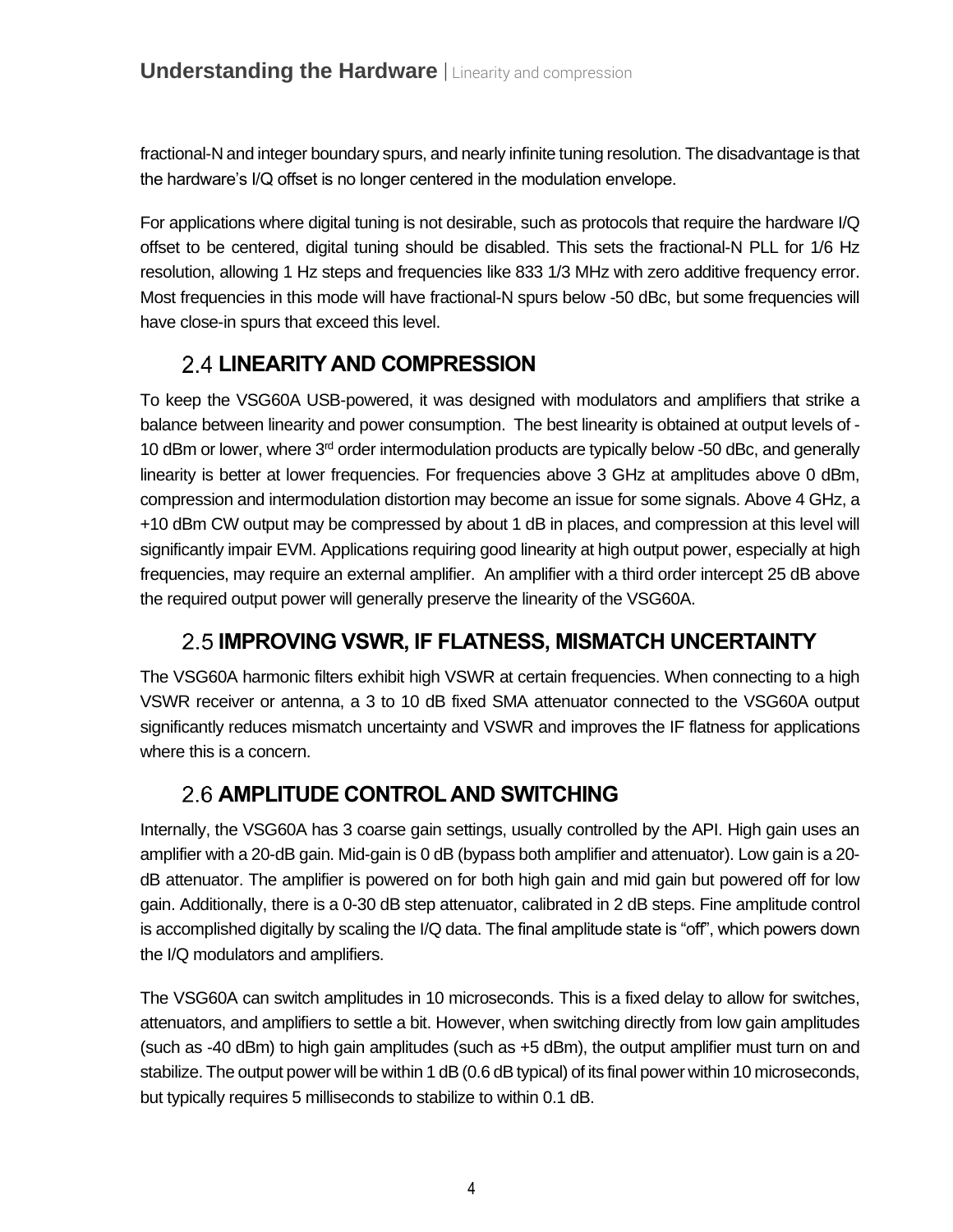Please note that for ramping amplitude from low to high, 2 dB steps every millisecond for example, the amplifier is powered on but not used for a 20-dB range, giving plenty of time for the amplifier to fully stabilize before it is used. Also, if the amplitude is fully controlled with the I/Q data, this problem is avoided altogether.

### **HARDWARE-SOFTWARE INTERFACE**

Other than up-sampling by 2 or 3 on the FPGA, all digital signal processing happens on the PC. The VSG60A software and API automatically adjust the signal amplitude, I/Q balance and DC offset to provide an accurate, clean, flat 40 MHz modulation bandwidth. A highly optimized FIR filter on the PC applies these corrections in real-time with minimal software overhead.

An array of correction constants across frequency and temperature is generated by running each VSG60A through an environmental chamber and storing this data to internal flash memory.

A state machine inside the FPGA processes I/Q data, triggers, frequency steps, and amplitude steps. This allows precise timing relationships between events such as frequency hops.

### **2.8 OPTIMIZING PERFORMANCE**

#### **Pulse Modulation**

When using our user interface software, the "off" state can be optimized by changing the I/Q offset to minimize the LO feed-through until a spectrum analyzer, such as the SM200A, reads a minimum amplitude. Typically, 60 dB on/off ratio is possible using this method.

When using the API, two additional tricks are available. If the pulse will be sent to a receiver with 20 MHz bandwidth or less, converting the pulse to a 15-16 MHz offset tone will place the LO feed-through in the "off" state outside the 20 MHz bandwidth.

#### **Spurious**

The VSG60A uses a fractional-N synthesizer. If your application allows for some flexibility in frequency selection, sticking to even multiples of 4, 5, or 10 MHz for your center frequency will reduce or eliminate fractional-N spurs.

#### **Bandwidth**

For a 50 MSPS sample rate, digital filters in the FPGA begin to roll off just past an 18 MHz offset, and are down about 1 dB by 20 MHz offset from center. By keeping signal bandwidth to 72% or less of the I/Q sample rate, the VSG60A will maintain excellent flatness across the signal's bandwidth. Please note that for sample rates below 25 MSPS, the API will up-sample the I/Q data, and there is no penalty for using a bandwidth up to 80% of the sample rate.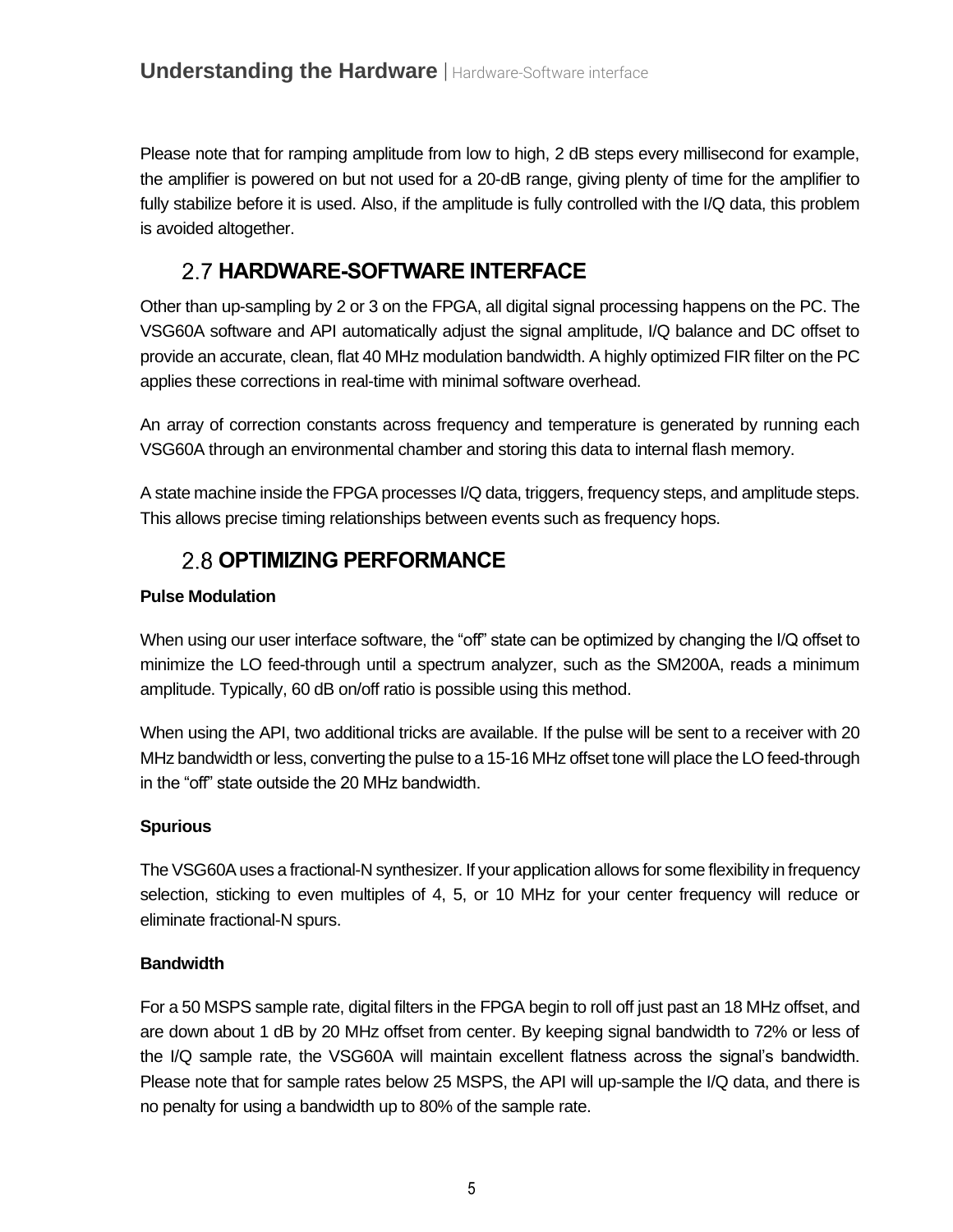When using the API, the user is expected to keep the signal bandwidth confined to 80% of the sample rate. Violating this will result in spurious responses.

## <span id="page-8-0"></span>**3Capabilities**

As a vector signal generator, the VSG60A can generate virtually any signal that fits within its 40 MHz bandwidth, limited only by the waveform generation software. The VSG60A ships with a powerful suite of software tools for generating both analog and digital modulation, adding impairments for receiver testing, or loading custom waveforms, all at no additional cost. A user-friendly application programming interface (API) is available for communicating with the VSG60A directly from your software application. See the VSG60A software and API manuals for more information.

## <span id="page-8-1"></span>**4Calibration**

Our Field Calibration Software is available as a free download and may be used to calibrate the VSG60A. Check the Field Calibration software manual for required equipment.

## <span id="page-8-2"></span>**5Adjustments**

Adjustments to the VSG60A are done in an environmental chamber at the Signal Hound production facility. Here, the timebase is initially adjusted, and the I/Q balance, DC offset, and output amplitude are adjusted across frequency and temperature. Additionally, the user can adjust the internal timebase as needed, and manually adjust the DC offset to null out the LO feedthrough, if the factory adjustment is insufficient for a particular task, such as improving the on/off ratio for pulse modulation.

### **5.1 TIMEBASE**

The 10 MHz internal timebase is a voltage-controlled, temperature-compensated crystal oscillator (VCTCXO) with a 16-bit DAC, providing sub-part per billion resolution. It is factory adjusted before shipping and may be software-adjusted in the field as needed. For a VSG60A operating at a stable temperature, periodic adjustments will typically keep the internal timebase to better than 0.1 ppm.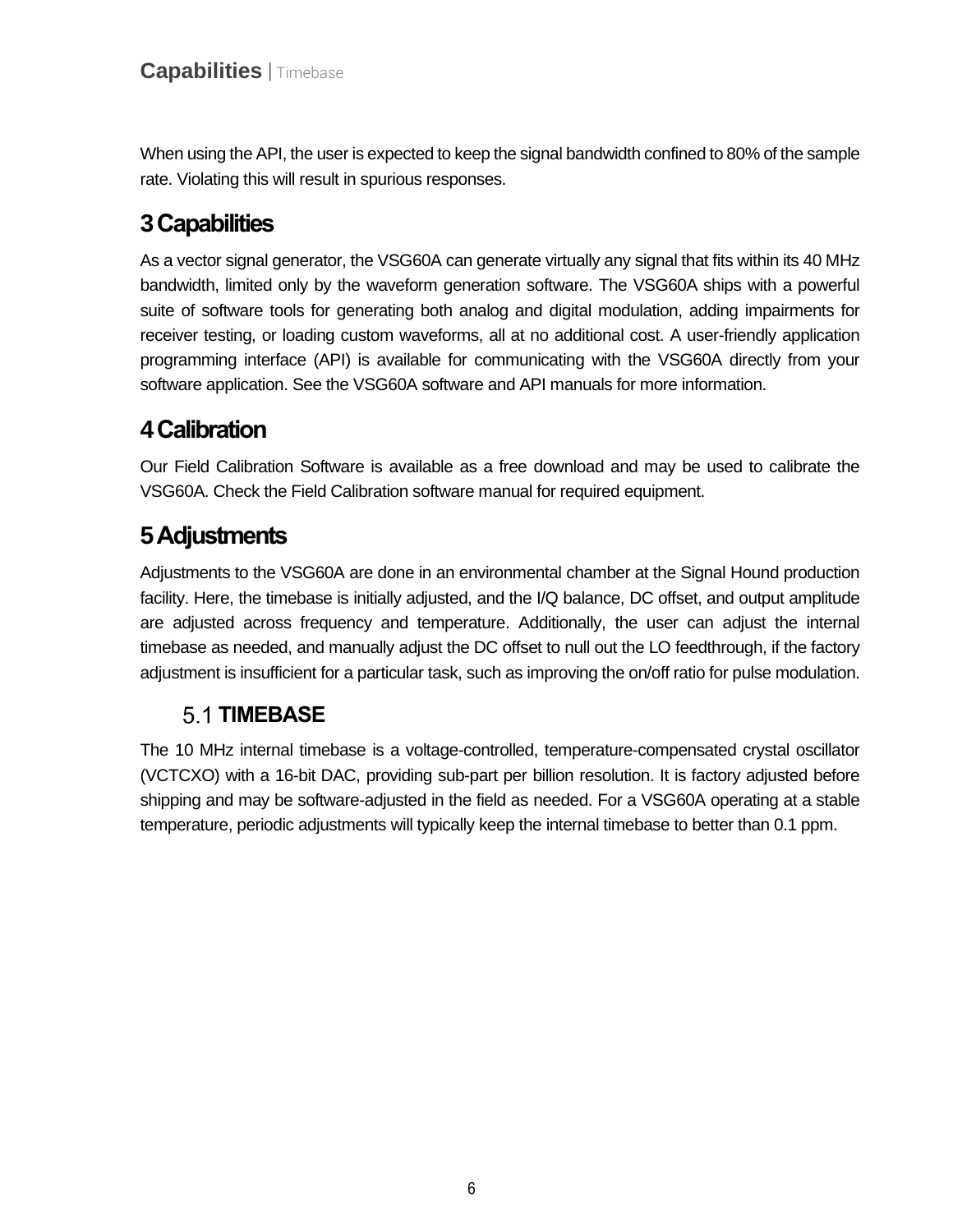## <span id="page-9-0"></span>**6VSG60A Preliminary Specifications**

Unless otherwise noted, the specifications listed are under default conditions, digital tuning enabled.

| <b>Frequency</b>             |                                |                                    |
|------------------------------|--------------------------------|------------------------------------|
| Specified Range              | All Modes                      | 50 MHz to 6 GHz                    |
| Useable Range (typical)      | All Modes                      | 30 MHz to 6 GHz                    |
| Resolution                   | <b>Digital Tuning Disabled</b> | $1/6$ Hz                           |
|                              | <b>Digital Tuning Enabled</b>  | $<$ 1 µHz                          |
| <b>LO Switch Time</b>        | Queued Hops                    | $200 \mu s$                        |
|                              | Software-controlled            | 80 ms typical                      |
| Accuracy                     | Internal timebase, Aging       | $+/- 1$ ppm/yr.                    |
|                              | Initial accuracy               | $+/- 1$ ppm                        |
| I/Q Symbol Clock Range       | All Modes                      | 12.5 kHz to 51.2 MHz               |
| I/Q Symbol Clock Accuracy    | All Modes                      | $+/- 1$ ppm + timebase<br>accuracy |
|                              | Commonly used symbol rates     | 0 ppm + timebase accuracy          |
| I/Q Symbol Clock Switch Time | All modes                      | 100 ms typical                     |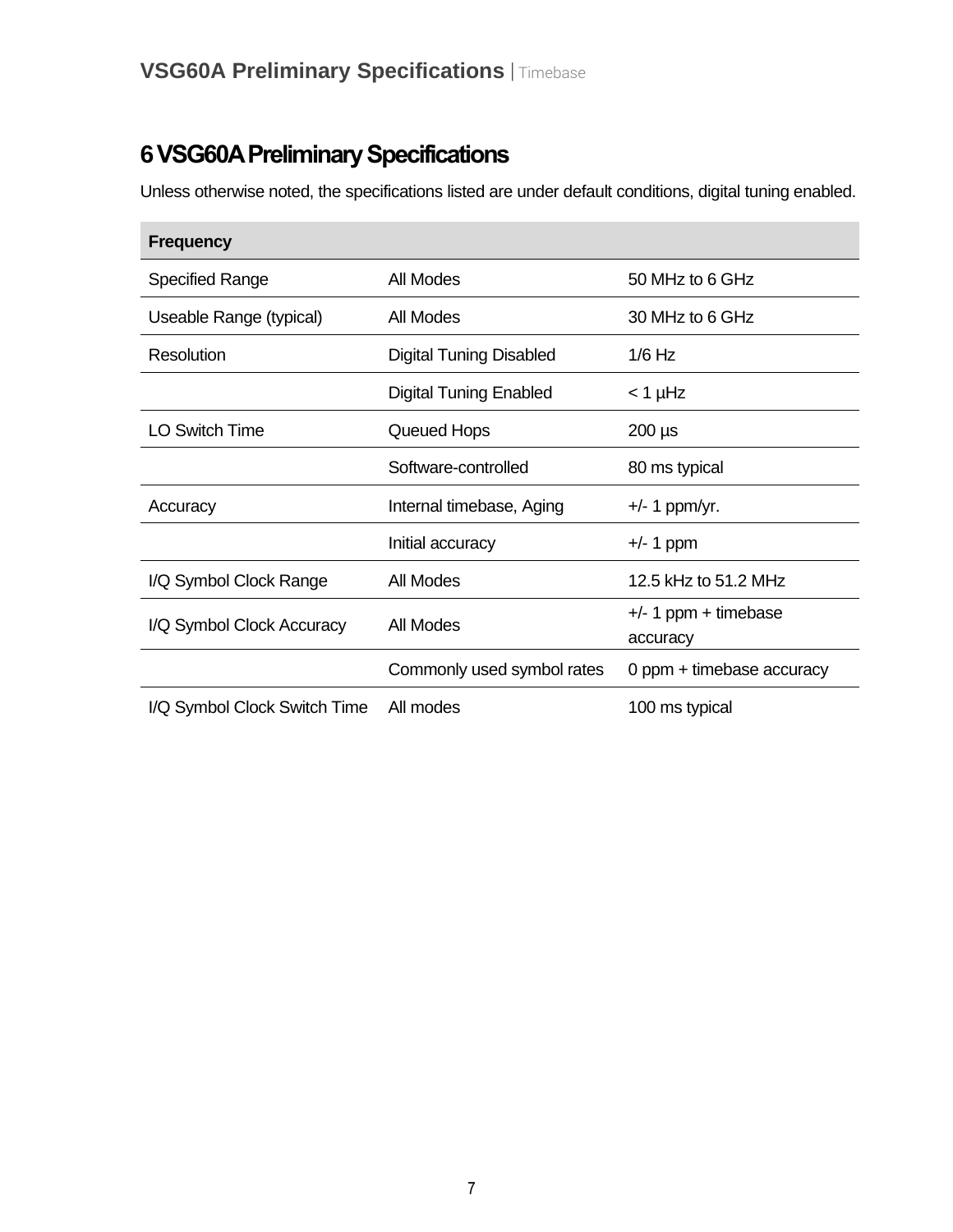## **VSG60A Preliminary Specifications** | Timebase

| Level                      |                            |                                                     |
|----------------------------|----------------------------|-----------------------------------------------------|
| <b>Specified Range</b>     | CW Mode                    | $-55$ dBm to $+7$ dBm                               |
| Useable range              | All modes                  | $-80$ dBm to $(+10$ dBm $-$<br>$PAPR$ <sup>1</sup>  |
| Absolute level error       | CW mode, $-55$ to $+7$ dBm | $+/- 2.0$ dB                                        |
| <b>Modulation Flatness</b> | 20 MHz BW, 1 GHz carrier   | $+/- 0.5$ dB                                        |
|                            | 40 MHz BW, 1 GHz carrier   | $+/- 2.0$ dB                                        |
| <b>Switching Time</b>      | All modes                  | $10 \mu s$                                          |
| <b>Settling Time</b>       | $<$ 20 dB step             | $<$ 10 µs typical to 0.1 dB                         |
|                            | $>$ 20 dB step             | $<$ 10 µs typical to 1 dB<br>5 ms typical to 0.1 dB |
| Reverse Power              | Damage Level               | +20 dBm                                             |

*1PAPR = Peak-to-Average Power Ratio*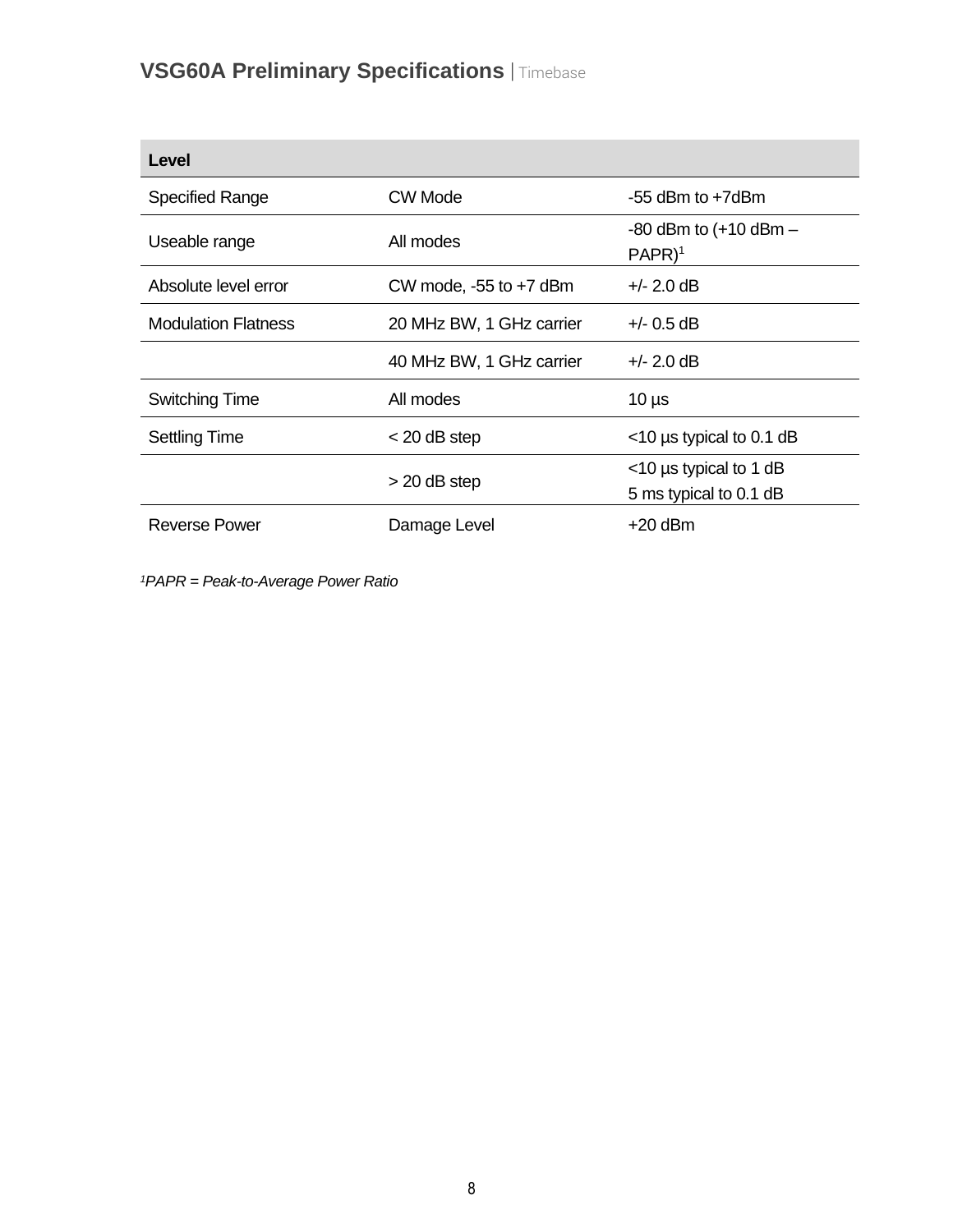## **VSG60A Preliminary Specifications** | Inputs / Outputs

| <b>Spectral Purity</b>                                 |                                                                                                                                                |                                                                                             |
|--------------------------------------------------------|------------------------------------------------------------------------------------------------------------------------------------------------|---------------------------------------------------------------------------------------------|
| Harmonics                                              | 50 MHz to 6 GHz, CW, 0 dBm                                                                                                                     | $<$ -30 dBc                                                                                 |
| Image Response                                         | 50 MHz to 6 GHz, -10 dBm,<br>20 MHz modulation bandwidth                                                                                       | $<$ -40 dBc                                                                                 |
|                                                        | 50 MHz to 6 GHz, -10 dBm,<br>40 MHz modulation bandwidth                                                                                       | $<$ -30 dBc                                                                                 |
| Carrier Feedthrough                                    | 50 MHz to 6 GHz, CW, 0 dBm                                                                                                                     | $<$ -40 dBc                                                                                 |
| <b>SSB Phase Noise</b>                                 | 1 GHz CW, 0 dBm<br>10 kHz offset                                                                                                               | $<$ -120 dBc/Hz                                                                             |
|                                                        | 100 kHz offset                                                                                                                                 | $<$ -122 dBc/Hz                                                                             |
| Other non-harmonic Spurious                            | Carrier 50 MHz to 6 GHz<br>Digital tuning enabled<br>Modulated with 1 MHz tone<br>Level -10 dBm,<br>Spurs measured to 1.7x center<br>frequency | $<$ -40 dBc                                                                                 |
| Error Vector Magnitude (EVM)<br>(-10 dBm output power) | QPSK, 4 MS/s, 0.2RRC<br>$<$ 3 GHz<br>3-6 GHz<br>QAM16, 4 MS/s, 0.2 RRC<br>$<$ 3 GHz<br>3-6 GHz<br>1 GHz QAM16, 1 MS/s, 0.35 RC                 | $< 1.2\%$ (typ. 0.6%)<br>< 1.8%<br>$< 1.0\%$ (typ. 0.5%)<br>< 1.7%<br>$< 0.5\%$ (typ. 0.3%) |
| Adjacent Channel Power Ratio<br>(RRC 0.2, -10 dBm)     | QPSK 4 MS/s, 5 MHz channel<br>$<$ 3 GHz<br>3-6 GHz                                                                                             | $<$ -50 dBc (typ. -55 dBc)<br>$<$ -40 dBc (typ. -45 dBc)                                    |

## **INPUTS / OUTPUTS**

| Data and Power               | (1) USB 3.0 port and (1) adjacent USB 2.0 or USB 3.0 port |
|------------------------------|-----------------------------------------------------------|
| <b>RF</b> output             | SMA (F)                                                   |
| <b>External 10 MHz Input</b> | BNC (F), 0 to +13 dBm recommended                         |
| <b>Trigger Output</b>        | BNC (F), 3.3V logic level                                 |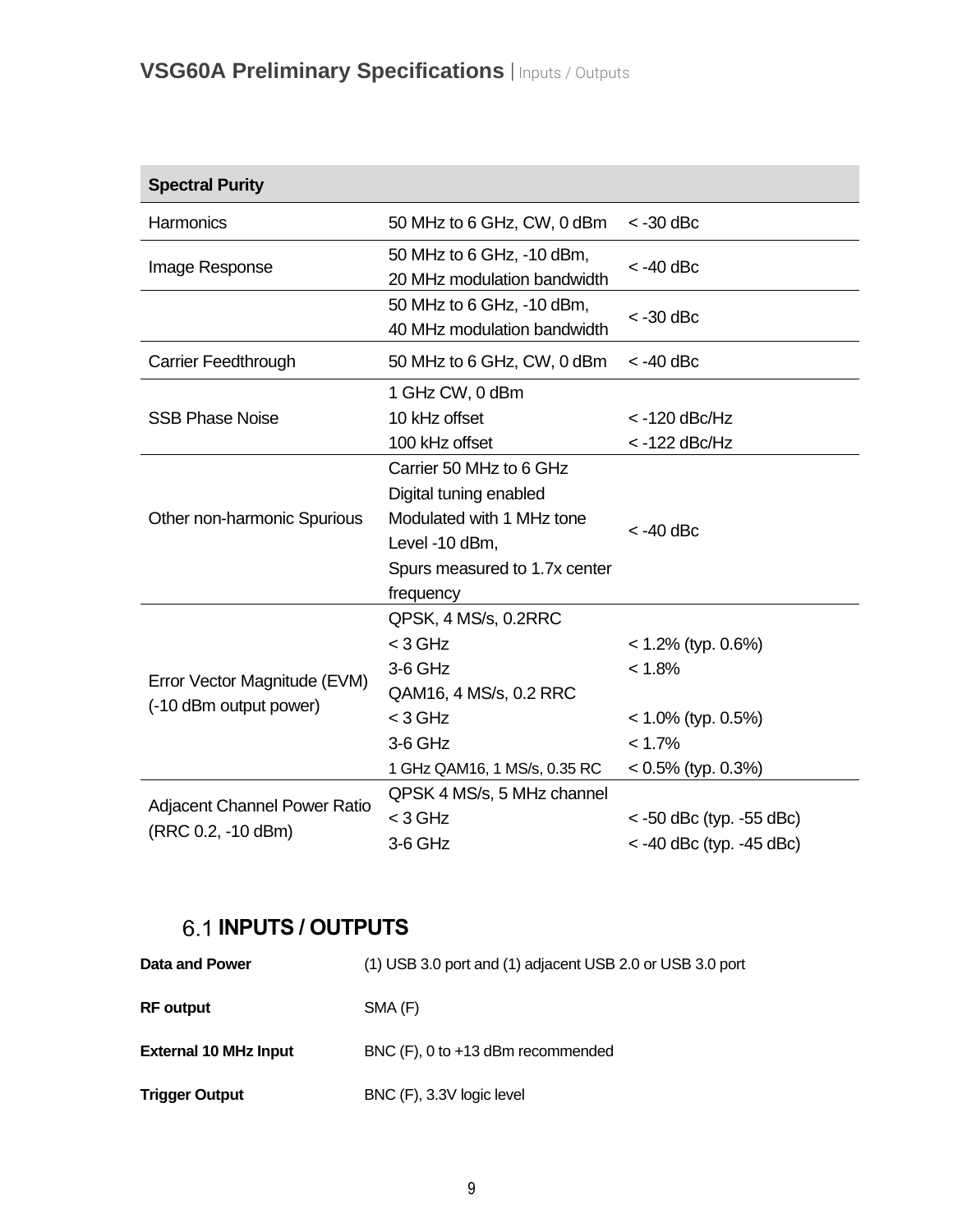#### **MECHANICAL / ENVIRONMENTAL**

| <b>Power Requirements</b>    | USB-powered, 4.5 - 5.25V, 6 watts typical. |
|------------------------------|--------------------------------------------|
| <b>Operating temperature</b> | 0 to $50C$                                 |
| <b>Size</b>                  | $8.63$ " x $3.19$ " x $1.19$ "             |
| Weight                       | about 1 lb.                                |

## <span id="page-12-0"></span>**7 Typical Performance**

| <b>VSWR (typical, at tuned frequency)</b> |          |
|-------------------------------------------|----------|
| $50$ MHz $-$ 1.6 GHz                      | $<$ 1.62 |
| 1.6 GHz $-$ 2.5 GHz                       | & 2.75   |
| > 2.5 GHz                                 | $<$ 4.2  |

#### **EVM**

2.4 GHz, 1 MS/s QPSK, Raised cosine, alpha 0.35, -10 dBm: 0.24%; 0 dBm: 0.4%; +10 dBm: 1.1%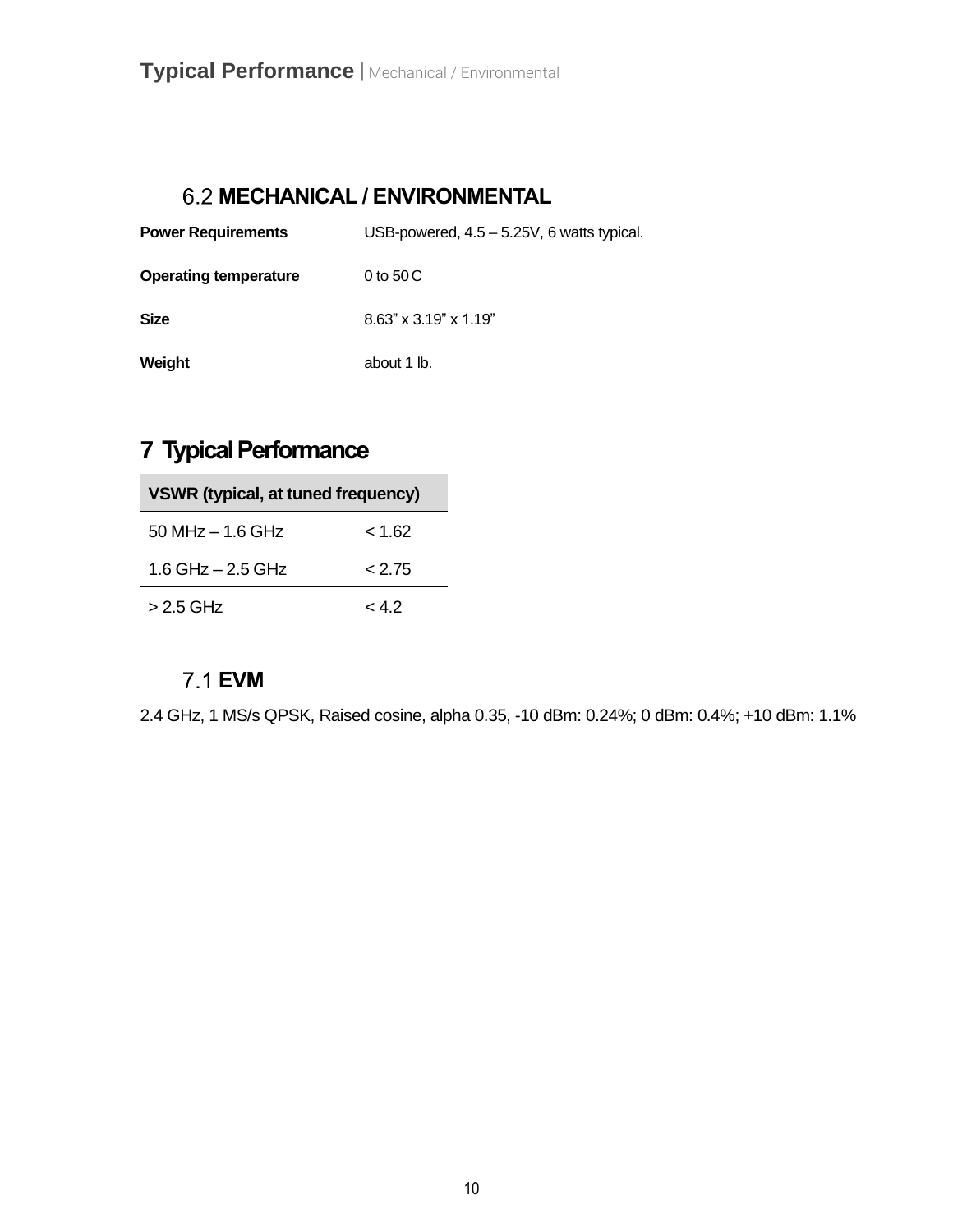

**TYPICAL SSB PHASE NOISE**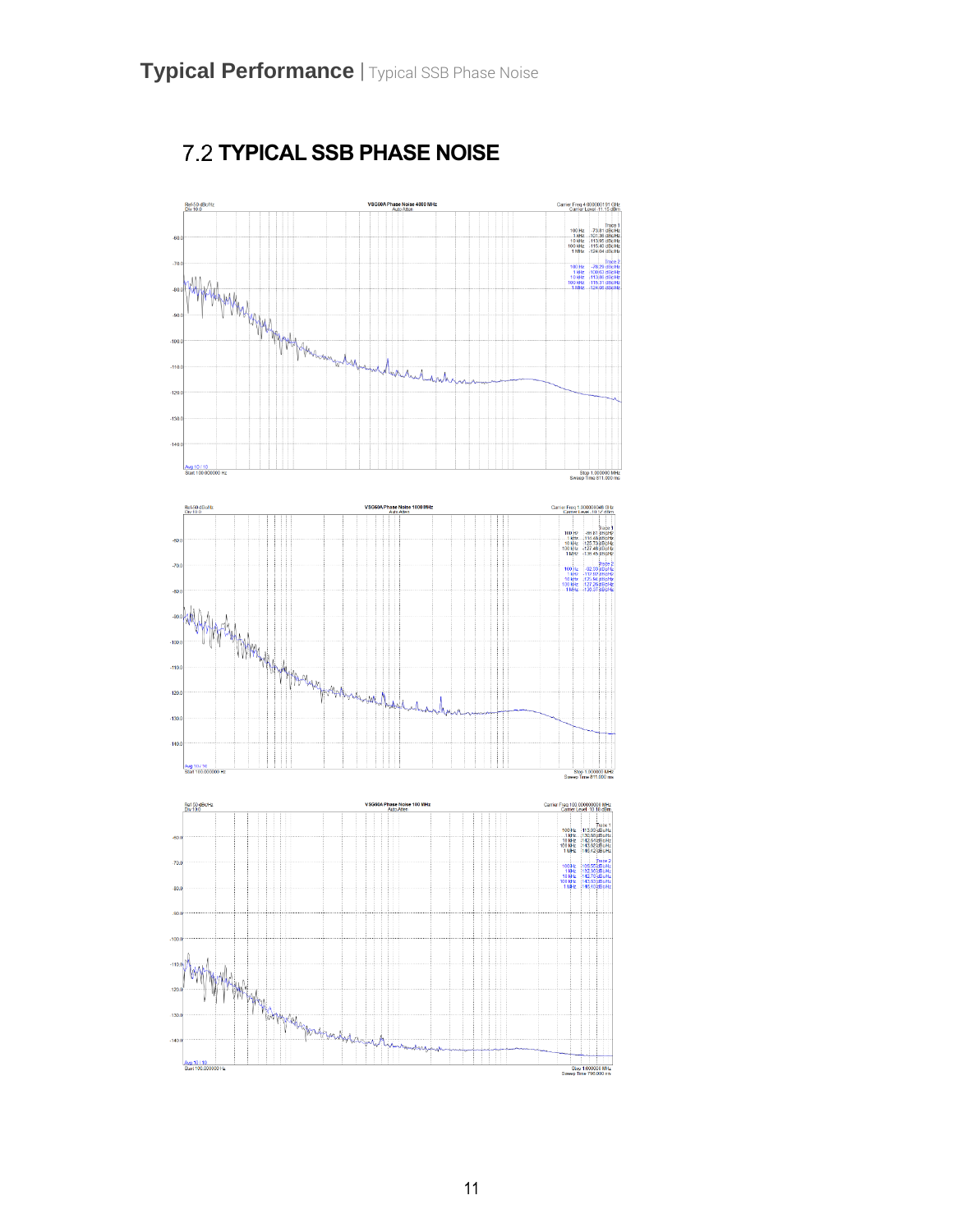



## **7.4 TYPICAL CARRIER FEEDTHROUGH**

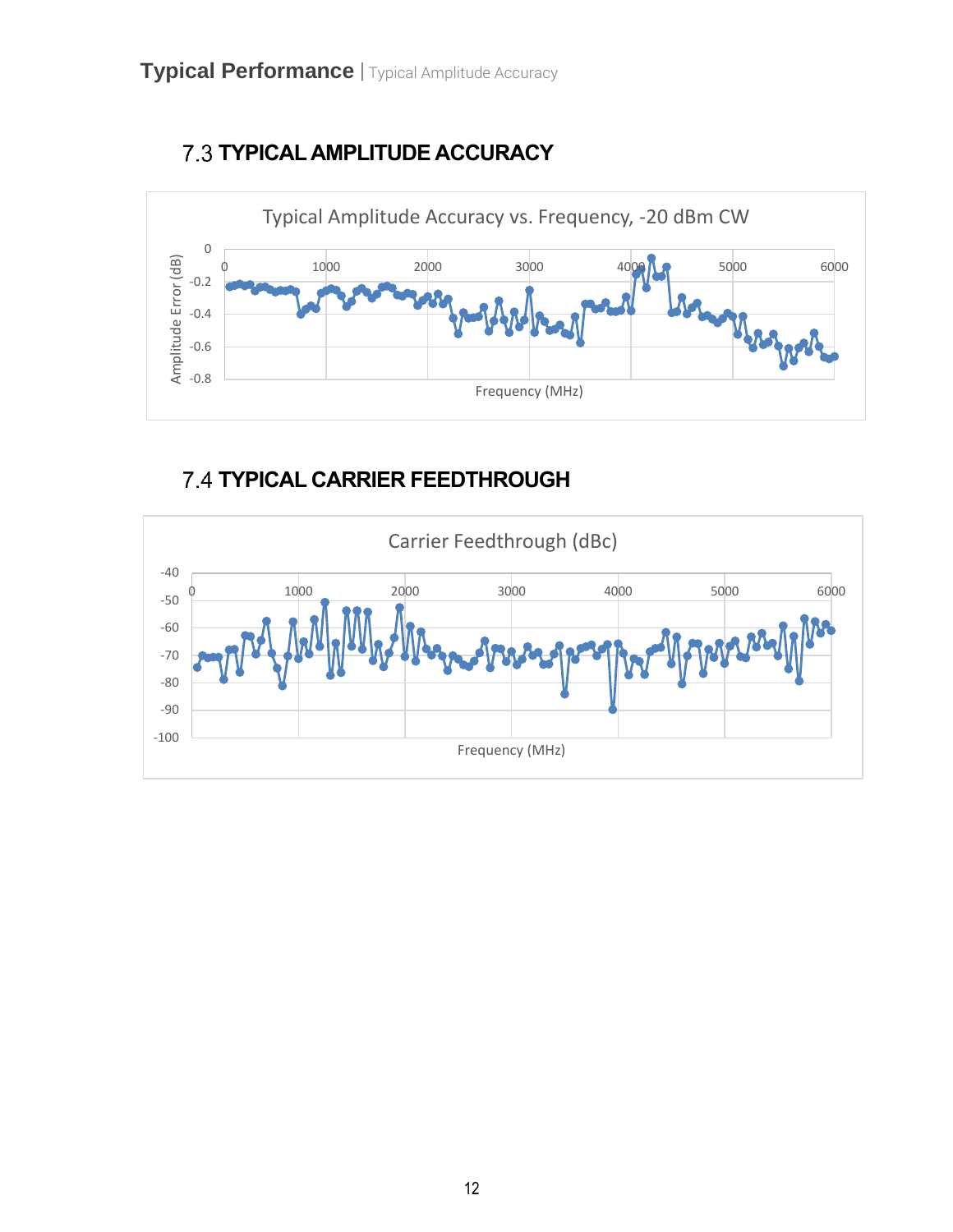

## **7.5 TYPICAL HARMONICS**

## **TYPICAL FLATNESS ACROSS 40 MHZ CHANNEL**